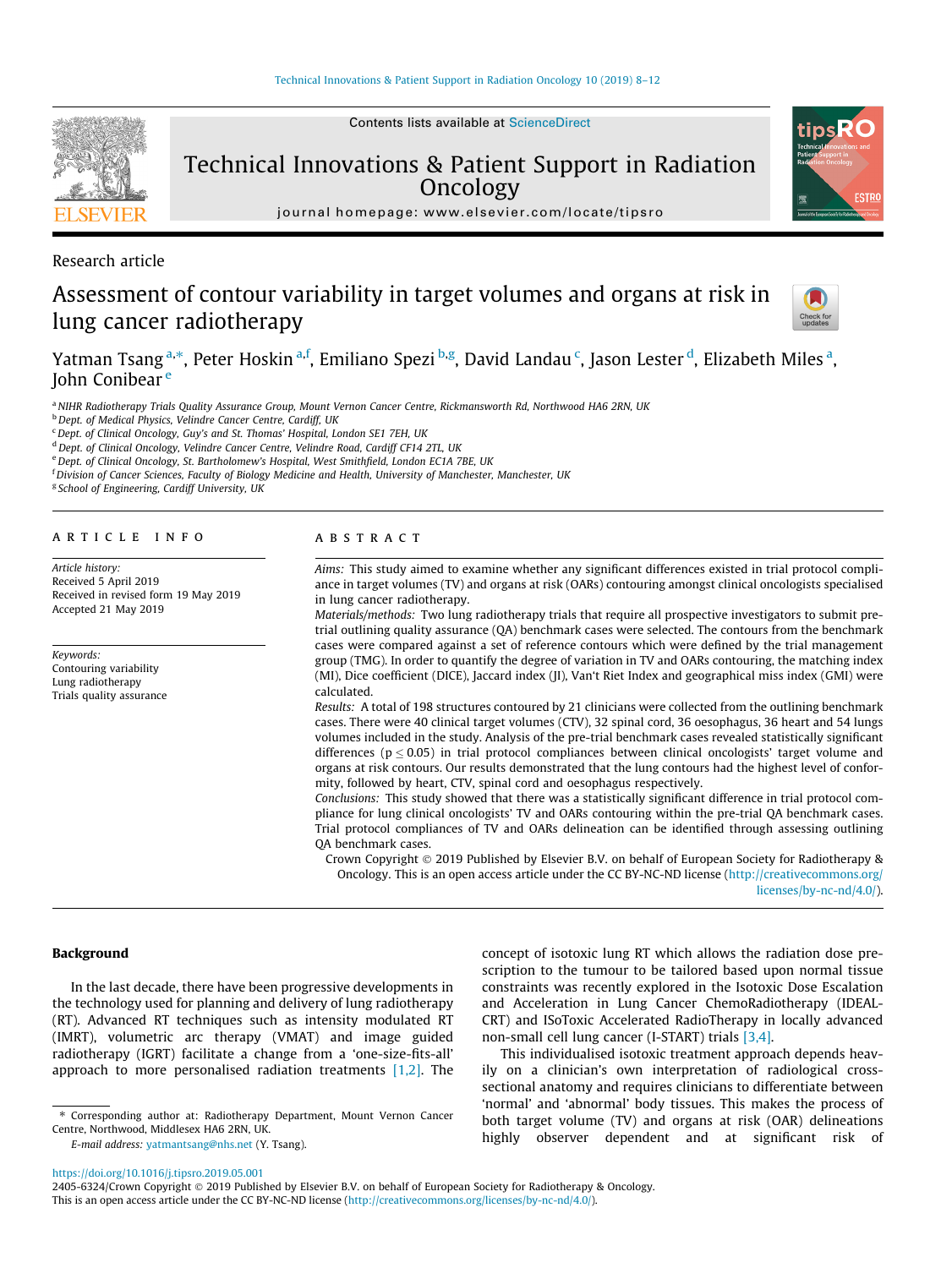<span id="page-1-0"></span>inter-observer variation [\[5\].](#page-4-0) In lung external beam RT, most published research has focused on the extent of inter-observer variation concerning the TV delineation, and much less work has been conducted on inter-observer variability involving OAR [\[6–9\].](#page-4-0) Against this background, this study was carried out to quantify the degree of variation in TV and OARs amongst clinical oncologists participating in the IDEAR-CRT and I-START trials.

## Materials and methods

# IDEAL-CRT and I-START trials quality assurance (QA)

The IDEAL-CRT trial was a phase I/II multi-centre trial evaluating the toxicity, feasibility and potential clinical effectiveness of isotoxic, dose-escalated RT with concurrent chemoradiotherapy in patients with stage II or stage III non-small cell lung cancer (NSCLC) [\[3\]](#page-4-0). The I-START trial was a phase II multi-centre trial evaluating the toxicity, feasibility and potential clinical effectiveness of isotoxic, accelerated and dose-escalated RT sequential to chemotherapy in patients with more locally advanced stage II to stage IIIB NSCLC [\[4\].](#page-4-0)

In the UK, the National Cancer Research Institute (NCRI) has established the National Radiotherapy Trials QA group (RTTQA) to co-ordinate clinical trial QA work. As part of the trial QA programme for both the IDEAL-CRT and I-START trials, all participating centres were asked to complete two outlining QA benchmark exercise prior to site activation. The same outlining QA benchmark exercises were utilised by both trials. The QA exercises were locally advanced, stage III lung cancers with tumours located centrally within the chest. Background case histories, diagnostic imaging scans (PET-CT) with the reports were provided along with the planning CT scan. The QA instructions requested clinicians to create structures including the clinical target volume (CTV), spinal cord, oesophagus, heart and lungs.

#### Contouring variations in TV and OARs

All completed outlining QA benchmark cases were submitted to the RTTQA group for review. These were first reviewed by the trial QA team for trial protocol outlining compliance. The TV and OARs

contours from each clinician's QA exercise submission were compared against a set of reference contours which was defined by the trial management group (TMG) (Fig. 1). This QA approach, whereby a TMG reference contour set is utilised, has already been validated by the UK's RTTQA group  $[10]$ . Once the trial QA team had completed their review, a detailed feedback report was created and sent back to the submitting clinician.

For this analysis, and to allow the quantification of the degree of variation that exists amongst clinicians participating in the IDEAL-CRT and iSTART trials, the TV and OAR contours from clinician's first submissions were collected from both QA benchmark cases and analysed against the TMG reference contour set. In total, one simple volume measurement index: matching index (MI) and four common conformity indices (CI) including the Dice coefficient (DICE), Jaccard index (JCI), Van't Riet Index (RIET) and geographical miss index (GMI) were calculated to allow assessment of under and over outlining. These indices were selected on the basis that they offer useful variations in the assessment of clinician contours [\[11–16\]](#page-4-0). MI compares two simple contours incorporating the differences in volumes: 100% implies a perfect match between two contours. In this analysis, 1-GMI was calculated and used instead of GMI to permit the use of a single scale of conformity for all four CI whereby 1.0 represented perfect contour conformity and 0 represented no conformity.

## Analysis

For each CI, Kruskai-Wallis ANOVA was performed to detect whether any statistically significant differences in trial protocol compliances between TV and OAR, volumes existed. This was then followed by a Bonferroni-type multiple comparison to establish the hierarchy. A Bonferroni correction was utilised to counteract the problem of multiple comparisons.

## Results

A total 198 structures were contoured in 40 case submissions and they were used in the analysis. There were 40 CTV, 32 spinal cord, 36 oesophagus, 36 heart and 54 lungs (27 left and 27 right lungs) volumes included in the analysis. As suggested in [Fig. 2,](#page-2-0)



Fig. 1. Displaying an example CT Slice from the QA case with TMG Reference Contours.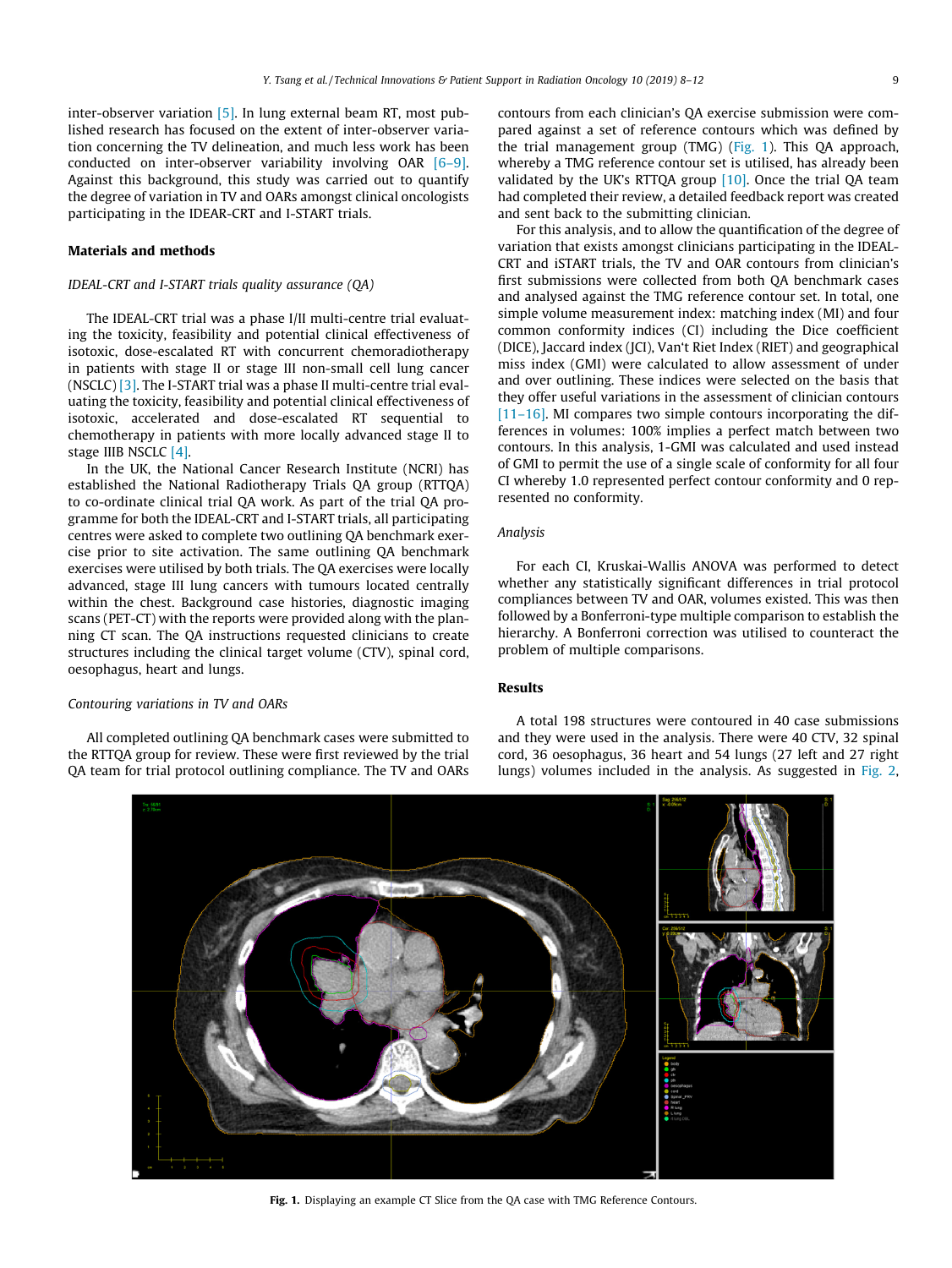<span id="page-2-0"></span>

Fig. 2. Displays the number of submissions per structure in the QA cases.

there was a 100% submission rate for the CTV contours while there were 32% of the QA cases without the lung volumes delineated.

Descriptive statistics were summarised for all indices of each structure in Table 1. In terms of the CTV contouring, it showed an excellent mean MI to the TMG reference contour set of 99.34%. The mean DICE and JCI values of CTV were 0.84 (95%CI 0.81 – 0.87) and 0.73 (95%CI 0.69–0.77) respectively. Reviewing the standard deviations stated in Table 1, the highest variations were found in spinal cord and oesophagus in all five indices. Statistically significant differences in trial protocol compliances were detected for all five indices when comparing between the structures. This warranted for the pairwise comparisons to establish the hierarchy of trial protocol compliance of each structure.

As [Table 2](#page-3-0) demonstrates, significant differences were found in all Bonferroni-type multiple comparisons, apart from Heart vs Lungs in DICE, and CTV vs Spinal Cord, CTV vs Heart and Heart vs Lungs in 1-GMI.

The lung contours had the highest level of conformity to the TMG reference contour set, followed by heart, CTV, spinal cord and oesophagus in all indices.

# Discussion

This study has examined whether any significant differences exist in trial protocol compliance in specialist lung cancer clinical oncologist's TV and OARs contouring through the analysis of two

#### Table 1

Summarises the descriptive statistics of MI, DICE, JACCARD, RIET and 1-GMI for CTV, spinal cord, oesophagus, heart and lungs contours.

|             |             | Mean index value<br>Standard deviation |      | 95% Confidence interval for mean |             | Kruskai-Wallis ANOVA |
|-------------|-------------|----------------------------------------|------|----------------------------------|-------------|----------------------|
|             |             |                                        |      | Lower bound                      | Upper bound |                      |
| MI          | <b>CTV</b>  | 99.34%                                 | 0.4% | 99.22%                           | 99.45%      | P < 0.05             |
|             | Spinal Cord | 97.16%                                 | 1.1% | 96.76%                           | 97.57%      |                      |
|             | Oesophagus  | 96.03%                                 | 0.6% | 95.84%                           | 96.22%      |                      |
|             | Heart       | 99.87%                                 | 0.1% | 99.86%                           | 99.88%      |                      |
|             | Lungs       | 99.95%                                 | 0.1% | 99.94%                           | 99.96%      |                      |
| <b>DICE</b> | CTV         | 0.84                                   | 0.10 | 0.81                             | 0.87        | P < 0.05             |
|             | Spinal Cord | 0.74                                   | 0.12 | 0.69                             | 0.78        |                      |
|             | Oesophagus  | 0.64                                   | 0.13 | 0.60                             | 0.69        |                      |
|             | Heart       | 0.92                                   | 0.04 | 0.91                             | 0.93        |                      |
|             | Lungs       | 0.97                                   | 0.01 | 0.97                             | 0.98        |                      |
| JCI         | <b>CTV</b>  | 0.73                                   | 0.13 | 0.69                             | 0.77        | P < 0.05             |
|             | Spinal Cord | 0.60                                   | 0.14 | 0.54                             | 0.65        |                      |
|             | Oesophagus  | 0.48                                   | 0.14 | 0.44                             | 0.53        |                      |
|             | Heart       | 0.86                                   | 0.06 | 0.84                             | 0.88        |                      |
|             | Lungs       | 0.95                                   | 0.02 | 0.94                             | 0.95        |                      |
| <b>RIET</b> | <b>CTV</b>  | 0.72                                   | 0.14 | 0.68                             | 0.77        | P < 0.05             |
|             | Spinal Cord | 0.58                                   | 0.15 | 0.52                             | 0.63        |                      |
|             | Oesophagus  | 0.44                                   | 0.15 | 0.39                             | 0.49        |                      |
|             | Heart       | 0.85                                   | 0.06 | 0.83                             | 0.87        |                      |
|             | Lungs       | 0.95                                   | 0.02 | 0.94                             | 0.95        |                      |
| $1-GMI$     | <b>CTV</b>  | 0.86                                   | 0.12 | 0.82                             | 0.90        | P < 0.05             |
|             | Spinal Cord | 0.82                                   | 0.17 | 0.76                             | 0.88        |                      |
|             | Oesophagus  | 0.67                                   | 0.18 | 0.61                             | 0.73        |                      |
|             | Heart       | 0.91                                   | 0.06 | 0.89                             | 0.93        |                      |
|             | Lungs       | 0.96                                   | 0.03 | 0.95                             | 0.97        |                      |
|             |             |                                        |      |                                  |             |                      |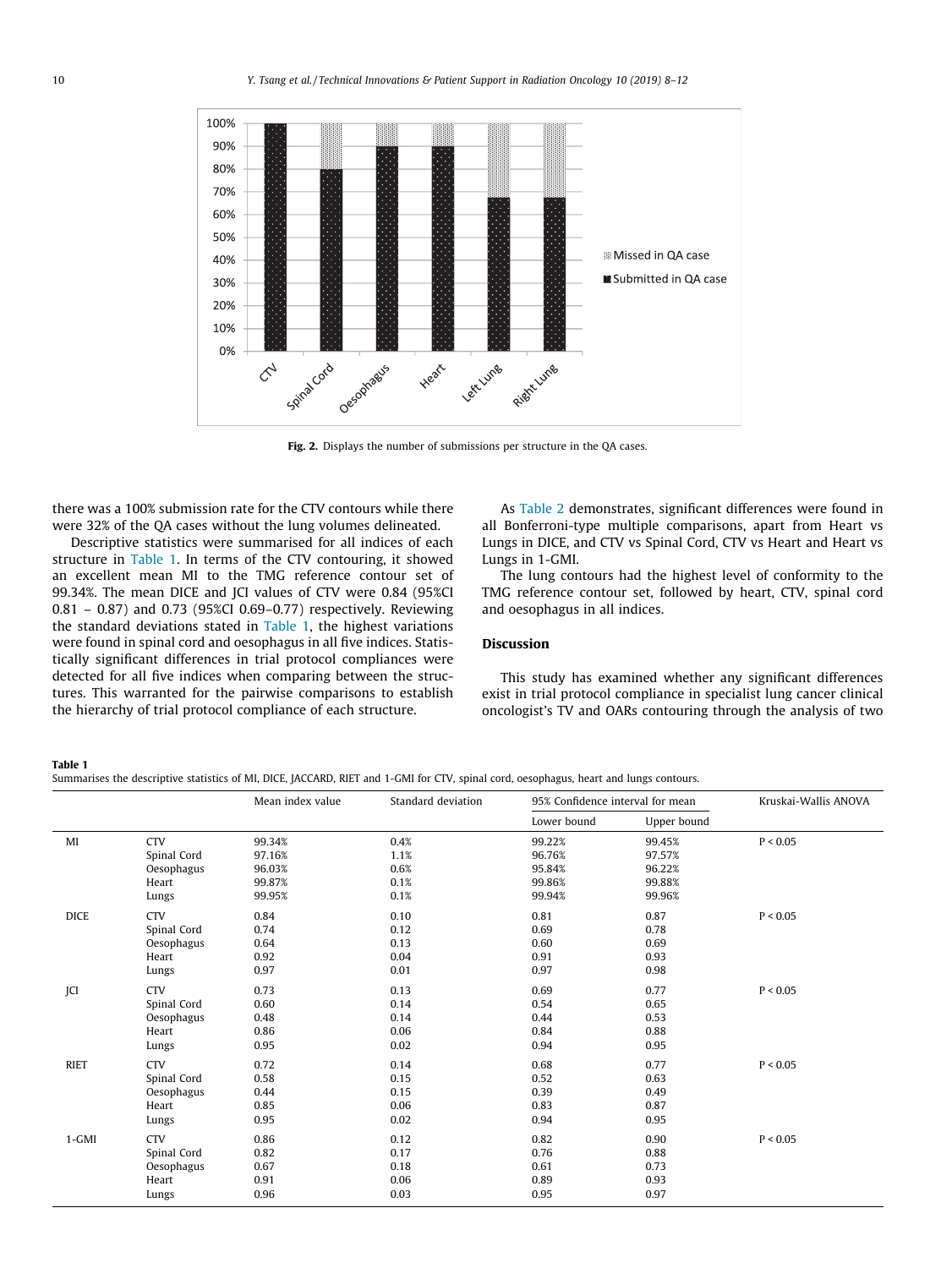#### <span id="page-3-0"></span>Table 2

Summaries the results of the Bonferroni-type multiple comparisons between contours for the MI, DICE, JACCARD, RIET and 1-GMI. The cells with non-significant P values (>0.05) have been highlighted.

| Comparisons               | MI         | <b>DICE</b> | <b>JCI</b> | <b>RIET</b> | 1-GMI      |
|---------------------------|------------|-------------|------------|-------------|------------|
| CTV vs Spinal Cord        | P < 0.05   | P < 0.05    | P < 0.05   | P < 0.05    | $P = 1.00$ |
| CTV vs Oesophagus         | P < 0.05   | P < 0.05    | P < 0.05   | P < 0.05    | P < 0.05   |
| CTV vs Heart              | P < 0.05   | P < 0.05    | P < 0.05   | P < 0.05    | $P=0.61$   |
| CTV vs Lungs              | P < 0.05   | P < 0.05    | P < 0.05   | P < 0.05    | P < 0.05   |
| Spinal Cord vs Oesophagus | P < 0.05   | P < 0.05    | P < 0.05   | P < 0.05    | P < 0.05   |
| Spinal Cord vs Heart      | P < 0.05   | P < 0.05    | P < 0.05   | P < 0.05    | P < 0.05   |
| Spinal Cord vs Lungs      | P < 0.05   | P < 0.05    | P < 0.05   | P < 0.05    | P < 0.05   |
| Oesophagus vs Heart       | P < 0.05   | P < 0.05    | P < 0.05   | P < 0.05    | P < 0.05   |
| Oesophagus vs Lungs       | P < 0.05   | P < 0.05    | P < 0.05   | P < 0.05    | P < 0.05   |
| Heart vs Lungs            | $P = 1.00$ | $P=0.08$    | P < 0.05   | P < 0.05    | $P=0.57$   |

pre-trial benchmark cases used as part of the radiotherapy QA for two UK national lung cancer trials, IDEAL-CRT and I-START. Our study found that high concordances of TV and OARs to TMG reference contour set in these two lung cancer trials. There were statistically significant differences in trial protocol compliance in TV and each OAR contouring for both volume measurement index and CIs analysed. It suggested that lung contours had the highest level of conformity to the TMG reference contour set, followed by heart, CTV, spinal cord and oesophagus for all four indices analysed.

As demonstrated in [Table 1,](#page-2-0) the mean value of JCI for the CTV was 0.73 (CI 0.69–0.77). This was comparable to the findings reported by Grills et al. and Konert et al. [\[17,18\].](#page-4-0) The reason of selecting CTV instead of gross tumour volume (GTV) for QA analysis in this study is to take account of the delineation accuracy of how well the clinicians revised the CTV according to surrounding anatomical boundaries after growing it from the GTV.

When defining the target volume, clinicians often try to avoid missing out macroscopic tumour or areas considered to be at risk of harbouring microscopic disease from their volume. Hence, it would seem more likely that clinicians tend to over outline rather than under outline their target volumes  $[6]$ . This concept might explain why the CTV had such low levels of under outlining when assessed using the DICE (mean value 0.84) and 1-GMI (mean value 0.86). Assessment of the RIET for the target group (mean value 0.72) was lower than that of the DICE supporting this theory.

Several studies have shown the benefits of the addition of complimentary imaging modalities in improving TV delineation accuracy [\[7,9,17,18\].](#page-4-0) The outlining QA benchmark exercise included background case histories and diagnostic PET-CT imaging scans with reports to aid the clinicians with their TV delineation. However, such detailed guidance was not implemented to aid clinicians in their OAR contouring. This could be explained on the basis that the target volume contains the tumour and is therefore deemed by the clinician to be the most important volume to be defined. This is supported by [Fig. 1](#page-1-0) indicating that there was a 100% submission rate of CTV volumes and only 68% of the QA cases were with lung volumes submitted.

Sub-optimal TV definition negatively impacts on the chances of cancer cure. Hence it is therefore likely for clinicians to put more focus on implementing different contouring strategies to improve the accuracy of TV delineation.

As illustrated in [Table 1,](#page-2-0) the lungs had the highest levels of conformity whilst the oesophagus had the lowest in the context of the IDEAL and I-START trials QA. The excellent conformity in the lungs' contour could be explained by the fact that these were largely auto-contoured as per the gold standard contours using the autosegmentation function of the radiotherapy treatment planning system (TPS) with minimal clinician input. Therefore, the degree of contouring variation witnessed would seem to be dramatically minimised when the human interaction is largely removed from the delineation process. In line with the published data by La Macchia et al., our findings (as shown in the standard deviations of [Table 1](#page-2-0)) validate the ability of the auto-segmentation algorithm to accurately outline normal lung contours [\[19\]](#page-4-0). Besides, it is noted that the lung volumes are generally much larger in comparison to OARs such as spinal cord and oesophagus. This may cause a higher chance of geometrically overlap in lungs contour, resulting in high conformity to TMG reference set and low variations between cases.

Regarding the oesophagus, the analysis on the indices suggested that both under-outlining (not including the actual organ) and over-outlining (including structures which are not the organ) seemed to be present over the anatomical course of the organ. Based on the oesophagus' anatomical location and its proximity to other central mediastinal structures, it can be difficult for clinicians to interpret the organ's precise boundaries and anatomical course. This is particularly problematic in studies of isotoxic dose escalation where the dose to the oesophagus is a critical part of the dose escalation algorithm. It is unclear what complementary imaging techniques could address this problem.

The complex nature of advanced radiotherapy can introduce uncertainty in the reproducibility and accuracy of treatment. This may be amplified in a multi-centre clinical trial setting without a comprehensive QA programme, especially when the advanced radiotherapy techniques required are unfamiliar to participating centres [\[20–22\]](#page-4-0). Our study has demonstrated the statistically significant variation that exists in trial protocol compliances of TV and OAR contouring during the pre-trial QA period for two UK lung cancer radiotherapy trials and therefore highlights the importance of performing outlining QA for the purposed of clinician feedback to help minimise contouring variation. Misinterpretations of per-protocol TV and OARs delineation can be identified through assessing outlining QA benchmark cases and potential solutions developed through discussion between the RTTQA team and TMG. Such collaborations between the RTTQA team and TMG has already been demonstrated to be an invaluable resource for providing UK centres with a strong, cooperative network and safe environment for implementing new advanced radiotherapy techniques [\[10,20,21\]](#page-4-0).

Recently it has been recommended by the Royal College of Radiologists in the UK, that radiotherapy departments should have